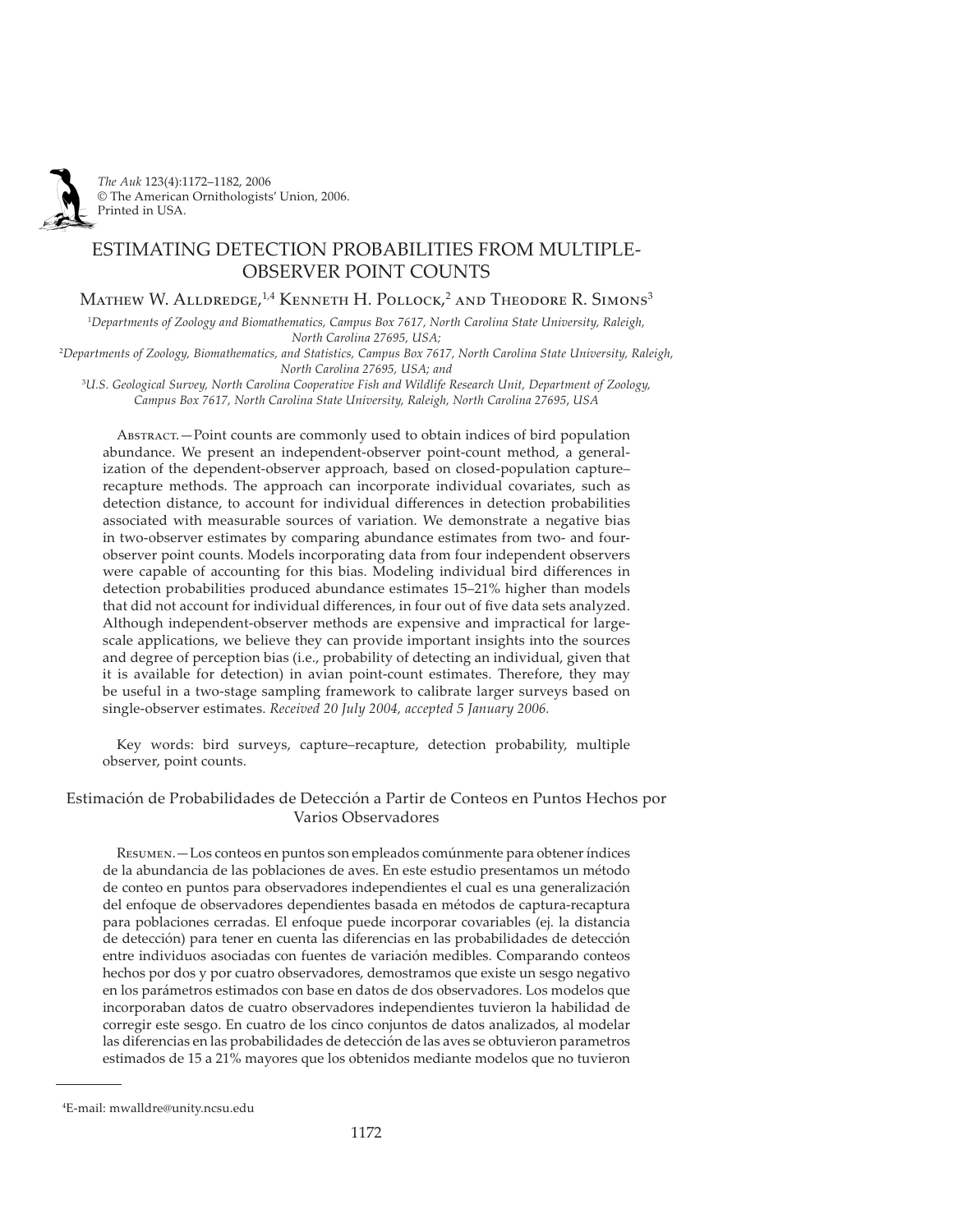en cuenta las diferencias individuales. Aunque los métodos que emplean observadores independientes son costosos y poco prácticos para aplicaciones a gran escala, creemos que éstos pueden proveer información importante para los parámetros estimados con base en conteos en puntos en cuanto a las fuentes que causan el sesgo de percepción (i.e., la probabilidad de detectar un individuo, dado que está disponible para ser detectado) y en cuanto a la magnitud de éste. Por lo tanto, estos métodos podrían ser de utilidad si se incorporan en diseños con muestreos en dos etapas para calibrar censos más amplios basados en parámetros estimados a partir de censos hechos por un solo observador.

POINT COUNTS ARE used extensively as indices of bird diversity and abundance, and to assess habitat relationships and population response to environmental change or management (Ralph et al. 1995b, Thompson 2002). They are used across a spectrum of scales, from long-term continentalscale surveys such as the Breeding Bird Survey (Robbins et al. 1986, Sauer et al. 1997) to shortterm site-specific studies (Ralph et al. 1995b).

There are fundamentally two approaches to abundance estimation using count data. The first approach generates an abundance index using a standardized approach to control for known sources of bias (e.g., weather, observer skill, time of day and season; Conroy 1996, Sauer et al. 1997, Williams et al. 2002). Comparisons of index counts across space require the assumption that the probability of detection is similar across sites, and comparisons of counts across time assume there is no systematic trend in detection rates over time. Assumptions of constant detection probability have long been questioned (Burnham 1981, Wilson and Bart 1985, Barker and Sauer 1995, Johnson 1995). The second approach uses statistical methods that estimate detection probabilities for various covariates, such as species, observers, and habitats (Nichols et al. 2000, Farnsworth et al. 2002, Rosenstock et al. 2002, Thompson 2002). Estimated detection probabilities are used to reduce the bias of unadjusted counts. For a complete discussion of the approaches to point-count surveys and the need to account for detection probabilities, see Thompson (2002).

The probability of detection has two components (Marsh and Sinclair 1989): the probability of being available for detection  $(\hat{p}_i; i.e., i$  if detections are auditory, the probability that a bird sings during the count interval) and the probability of detecting a bird, given that it is available  $(\hat{p}_d)$ . As with many of the other methods for estimating abundance, the multiple-observer method only estimates the probability of detection given

that an individual is available. For auditory point counts, this means that birds must sing during the count to be detected. Availability can be estimated, but most abundance estimates assume that all birds present at the point have some chance of detection during the count. Conducting surveys early in the breeding season, when singing rates are high, is one way to reduce bias associated with availability.

Here, we focus on multiple-observer methods of estimating detection probabilities from pointcount surveys where detections are primarily auditory. Nichols et al. (2000) suggested that, if it were possible to maintain independence among observers, a completely independent-observer approach would provide more modeling flexibility and benefits over their dependent-observer approach. Because independent-observer approaches apply closed-population capturerecapture models, they are more efficient (smaller variance) than the dependent-observer approaches (Alldredge 2004), which rely on removal models (Seber 1982).

The standard multiple-observer point-count methods do not allow for differences in detection probabilities among birds, which is a very limiting assumption. For example, it is likely that detection probabilities decrease with increasing distance from the observer (Buckland et al. 2001). To meet the constant-detection-probability assumption with the multiple-observer method in this situation would require using a limitedradius point count. Of course, there are many sources of variation other than distance that would cause detection probabilities to differ among individual birds.

Among the key developments that we present are models that incorporate individual differences (heterogeneity) in detection probabilities. Individual heterogeneity indicates that each individual in the population has a possible unique capture (detection) probability.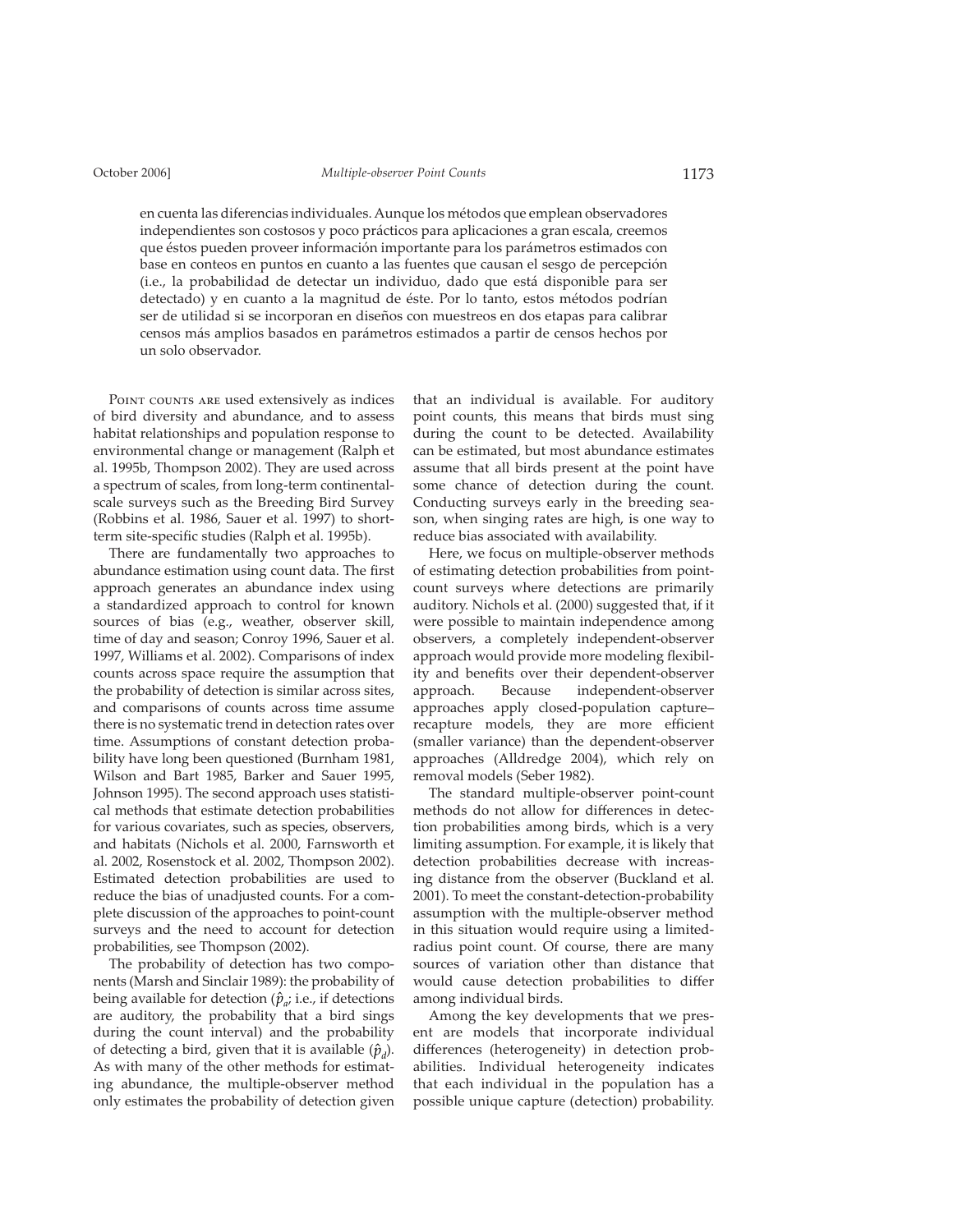Accounting for individual heterogeneity is important, because ignoring it will cause a negative bias in population estimates resulting from a positive bias in detection probability estimates (White et al. 1982, Johnson et al. 1986, Williams et al. 2002).

We first used covariate models (Johnson et al. 1986) to account for observable or measurable individual differences in detection probability (observable heterogeneity). These models are important because the covariates associated with differences in detection probabilities often have biological explanations. The significance of covariates can be tested using model selection procedures (Burnham and Anderson 2002). Detection distance (Buckland et al. 2001), habitat differences (Nichols et al. 2000), and singing rate (Wilson and Bart 1985, McShea and Rappole 1997) are examples of measurable covariates that may cause variations in detection probabilities.

Unfortunately, there are factors that cannot be observed or measured during point counts that may also affect detection probabilities. The second set of models that we use account for unobservable or unmeasurable individual differences in detection probability (unobservable heterogeneity). These factors include variation associated with age, social status, innate levels of activity, physical condition, and genetic factors. Because it is not possible to control for unobservable sources of variation that affect count data (Burnham 1981, Johnson 1995), models that incorporate these unobservable sources of heterogeneity are potentially very useful.

Our objectives here are (1) to describe an independent-observer method for two observers, providing an example that illustrates the use of covariates for estimating detection probabilities, and (2) to present a more general model using four independent observers that allows for observable and unobservable individual heterogeneity, providing an example using twopoint finite-mixture models of heterogeneity. We separated the independent-observer models for two observers from the models using four independent observers to illustrate the effect of heterogeneity on detection probabilities and population estimates.

#### Methods

*Field methods and data*.—Example analyses are based on 70 point counts conducted by four

observers along low-use hiking trails in Great Smoky Mountains National Park during June 1999. All observers had been conducting point counts on the study site for the previous six weeks, during which their identification and distance-estimation skills were periodically validated. Before each count, observers estimated a 50-m-radius circle using a laser rangefinder; they began the count immediately thereafter.

Observers conducted variable circular-plot 3 min point counts (Reynolds et al. 1980) between dawn and 1015 hours, only in good weather (no rain or excessive wind), which is consistent with the recommendations for point-count methodology detailed by Ralph et al. (1995a). During each 3-min count, observers recorded bird detections on an unlimited-radius plot, mapping the locations of all detections. Points were spaced a minimum of 250 m apart, and the location and movement of all individual birds detected were mapped to avoid double counting.

Observers were instructed to conduct their counts independently of the other observers, not looking at the other observers or keying in on their movements. Observers were spaced out around the point so that they could not see each other's data sheets. Most (>95%) of observations were auditory, so cues from other observers were minimal. Birds were also abundant in this area (>10 observations per point), so observers had little opportunity to cue off of each other. Because of these factors, we are confident that the independence assumption was met for this survey.

Following each count, observers compared their data sheets to determine the total number of birds detected and match birds seen in common. Detection histories for each bird are based on these matches. There are three observable detection histories for a two-independent-observer point count (detected only by observer 1, detected only by observer 2, or detected by both observers). Similarly, there are 15 observable detection histories for four independent observers.

We used the first two observers from the full four-observer data set to construct twoobserver data sets. Two-observer analyses were also done for the other two observers to confirm consistency, but these data are not presented. For illustrative purposes, we present analyses, using both two-observer and four-observer methods, for five species: Blue-headed Vireo (*Vireo solitarius*), Red-eyed Vireo (*V. olivaceus*), Tufted Titmouse (*Baeolophus bicolor*), Ovenbird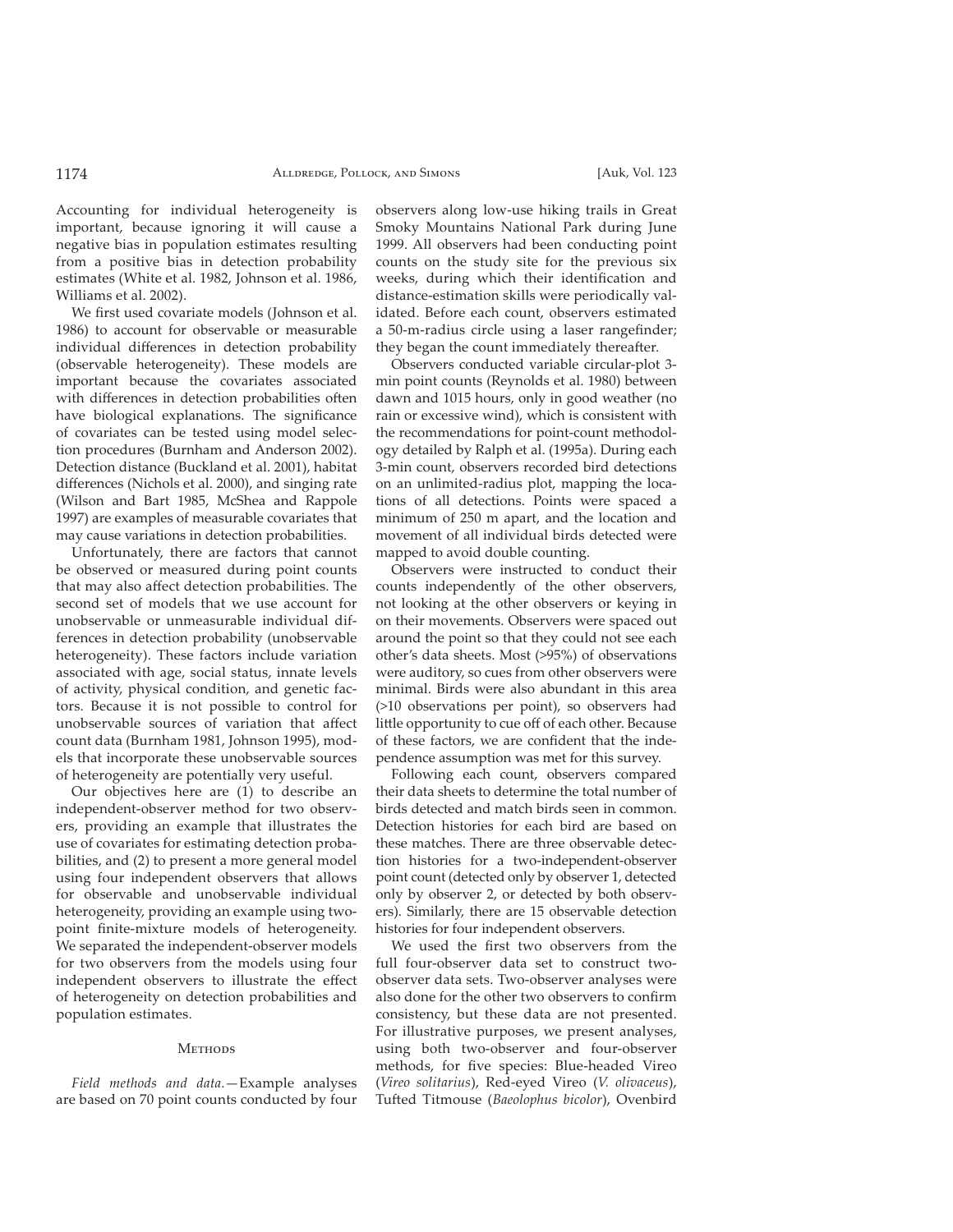(*Seiurus aurocapilla*), and Scarlet Tanager (*Piranga olivacea*). The two vireo species are analyzed as a group because their songs are similar and we believe that identification errors between these two species are likely. All data were truncated by discarding 10% of the largest detection distances for each species. This gives a reference distance that can be used for density estimation and ensures a nonzero probability of detection for all birds across all four observers.

*Two independent observer models*.—Data for two independent observers are analyzed using Lincoln-Petersen closed-population capture– recapture models (Otis et al. 1978, Seber 1982). Relevant capture–recapture models for these data are model  $M<sub>0</sub>$  (equal detection probability between observers) and model M<sub>obs</sub> (unequal detection probability between observers; *Mt* of Otis et al. [1978]). See Otis et al. (1978) and White et al. (1982) for a description of these capture–recapture models.

The assumptions of the independent-observer models are (1) that observations among observers are independent, (2) that counts within fixed-radius plots are accurate, (3) that assignments of detection histories  $x_{11}$ ,  $x_{10}$ , and  $x_{01}$  are accurate (i.e., there are no matching errors), (4) that the detection probability for each species is constant for each observer, and (5) that there is no undetected movement into or out of the fixed-radius plot.

Models incorporating detection distance and other covariates require conditioning the probability of detecting a bird on both availability and the individual covariates. Probability of detection by observer *j*, given availability for an individual *i*, can be represented as a function of a covariate:

$$
Logit(p_{ij}) = a_j + \beta_j \delta(r_i)
$$
 (1)

where  $\alpha_j$  is the intercept,  $\beta_j$  is the slope, and  $\delta(r_i)$ is a function of the covariate (such as detection distance). Using detection distance as a covariate allows for four additional models: model  $M_0^d$  (equal intercept and slope terms between observers), model  $M_0^{d}$  (equal intercept between observers but different slope), model  $M_{obs}^{d}$ (unequal intercept between observers but similar slope), and model  $M_{obs}^{d}$  (unequal intercept and slope between observers).

When covariates are included in the model, it is necessary to use the generalized HorvitzThompson (Horvitz and Thompson 1952) estimator of population size (Huggins 1989, 1991; Alho 1990):

$$
\hat{N} = \sum_{i=1}^{n} \frac{1}{\hat{p}_i} \tag{2}
$$

where  $n$  is the number of birds detected and  $p_i$  is the detection probability of an individual bird. The program MARK (White and Burnham 1999) provides the Horvitz-Thompson estimate of population size as a "derived parameter," when using the "Huggins closed captures" data type.

Two-observer data sets were analyzed using MARK with the Huggins closed captures data type. The *a priori* set of candidate models included the six models previously discussed for two-observer data. The most parsimonious models were selected using second-order Akaike's Information Criterion  $(AIC<sub>c</sub>)$ , an informationtheoretic approach with an adjustment for small sample size (Burnham and Anderson 2002).

*Four or more independent observer models*.— When four or more sampling periods (in our case, observers) are used in closed capture– recapture experiments, there are conceptually eight models available for analysis (Otis et al. 1978, Pollock et al. 1990, Williams et al. 2002). Only four of these are reasonable models for independent-observer point-count data: M<sub>0</sub> (equal capture probability),  $M_{obs}$  (observer variation in capture probability),  $M<sub>h</sub>$  (individual capture heterogeneity),  $M_{obs,h}$  (observer variation and individual capture heterogeneity).

Behavioral response models (Otis et al. 1978) are probably not relevant to analysis of independent-observer point-count data. A behavioral response is a response by an individual to capture (in our case, detection) that makes it either more or less likely to be captured after first capture. Because observations on point counts are done simultaneously and independently, we assume that detections by one observer do not affect detections of other observers.

The general assumptions for the fourindependent-observer models are the same, except that the assumption of constant detection probability among individuals is no longer necessary because individual differences among birds can be modeled with data from four or more observers. Using three observers may provide more precise estimates than two observers,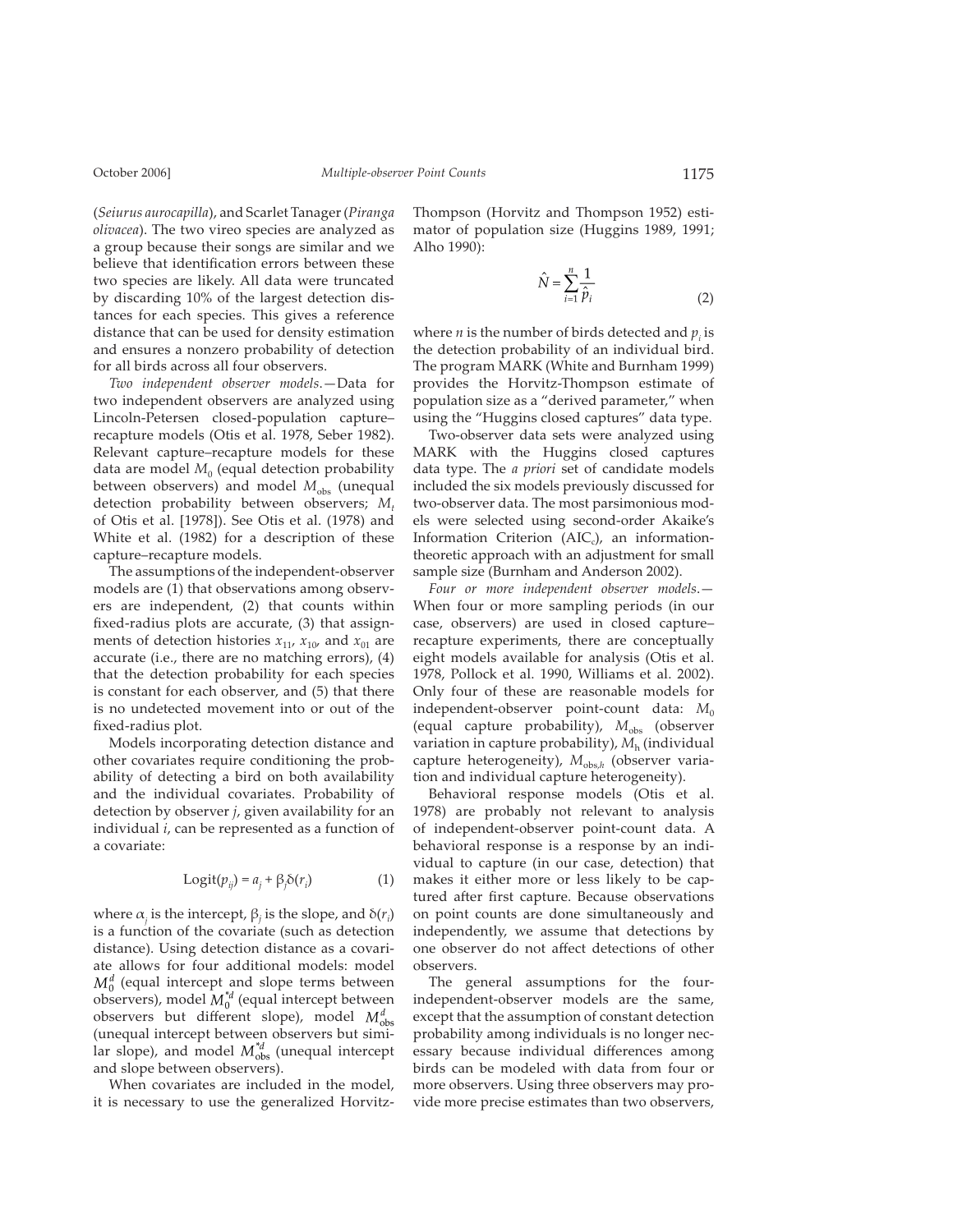but it does not provide the data necessary to fit the heterogeneity models.

Different models reflect different assumptions about the sources of variability in the data. Model  $M_0$  has the most restrictive assumptions, requiring that the probability of detection is the same for all individuals in the population and that there are no differences among observers in their ability to detect individuals. Model  $M_{obs}$ is less restrictive, in that it allows for differences among observers but still requires an assumption that all individuals in the population have equal detection probabilities for a given observer.

Model *Mh* allows for heterogeneity in detection probabilities of individual birds but no observer differences. Model  $M_{\text{obs},h}$  provides for both observer differences and heterogeneity in the detection probabilities of individual birds. Three estimators are available to estimate abundance in the presence of individual heterogeneity. The jackknife estimator for model *Mh* (Burnham and Overton 1978, 1979) and Chao's estimator for model  $M_h$  and model  $M_{obs,h}$  (Chao and Lee 1992, Chao et al. 1992) can be run using the program CAPTURE (see Acknowledgments), but not with MARK. The alternative likelihoodbased approach involves finite-mixture models of heterogeneity (Norris and Pollock 1996, Pledger 2000), which can be parameterized in MARK and can include individual covariates. We use the notation  $M_{rh}$  for the finite-mixture models, where *x* is the number of mixtures in the model.

Incorporating observable individual heterogeneity into the independent-observer models using covariates with four or more observers is identical to the procedure described above for the two-observer situation using the generalized Horvitz-Thompson estimator.

We modeled the four-observer data sets using the same six models used for the two-observer data sets and also incorporated the heterogeneity models. We ran the jackknife and Chao estimators of the capture–recapture heterogeneity model (*Mh*) using CAPTURE, and we ran the finite-mixture heterogeneity models in MARK. In all cases, the three methods gave similar estimates. The estimates from the two-point mixture models  $(M_{2h}$  and  $M_{obs,2h}$ ) are reported because model selection is based on AIC criteria from the entire suite of models, including those with detection-distance covariates.

## Results

*Two-independent-observer examples*.—The total number of birds detected ranged from 31 (Tufted Titmouse) to 89 (vireos) for the twoobserver data sets. The AIC<sub>c</sub> scores selected either model  $M_0$  or model  $M_0^d$  for all data sets (Table 1). When model  $M_0$  was selected, model  $M_0^d$  was always a reasonable alternative model, judging from differences in  $AIC_c(\Delta AIC_c < 2)$ . By contrast, when model  $M_0^d$  was selected, model  $M<sub>0</sub>$  was not necessarily a reasonable alternative model (e.g., with Ovenbirds; Table 1).

Model  $M_0$  detection probabilities for individual observers was high, ranging from 0.77 (Scarlet Tanager and vireos) to 0.90 (Ovenbird) (Table 2). Population estimates were similar between models  $M_0$  and  $M_0^d$ . Standard errors were small because of high detection probabilities.

*Four-independent-observer examples*.—Raw counts from the four-observer data (Table 3) were higher than those from the two-observer abundance estimates (Table 2), which suggests individual heterogeneity in detection probabilities for all species. Model *Mh* (jackknife estimator) was selected as the most parsimonious model for all four data sets using CAPTURE. A two-point mixture model for model *Mh* was selected as the most parsimonious model for all data sets, except the Ovenbird data set, using MARK (Table 4).

TABLE 1. ∆AIC<sub>c</sub> values for two-independent-observer data sets using all six candidate models (see text). Smaller ∆AIC<sub>c</sub> values indicate more parsimonious models, with 0 indicating the selected model. AIC $_{c}$  weights are in parentheses.

|                | Models       |               |            |            |                 |                    |  |  |
|----------------|--------------|---------------|------------|------------|-----------------|--------------------|--|--|
| <b>Species</b> | $M_{\alpha}$ | $M_{\rm obs}$ | $M_0^d$    | $M_0^{*d}$ | $M_{\rm obs}^d$ | $M_{\rm obs}^{*d}$ |  |  |
| Ovenbird       | 5.93(0.03)   | 7.91(0.01)    | 0(0.65)    | 3.26(0.13) | 3.25(0.13)      | 5.35(0.05)         |  |  |
| Tanager        | 0(0.40)      | 2.03(0.15)    | 1.06(0.24) | 2.76(0.10) | 3.15(0.08)      | 4.80(0.04)         |  |  |
| Titmouse       | 0(0.33)      | 2.14(0.11)    | 0.10(0.31) | 2.31(0.10) | 2.31(0.10)      | 4.60(0.03)         |  |  |
| Vireo          | 0(0.33)      | 1.77(0.14)    | 0.63(0.24) | 1.63(0.15) | 2.42(0.01)      | 3.60(0.05)         |  |  |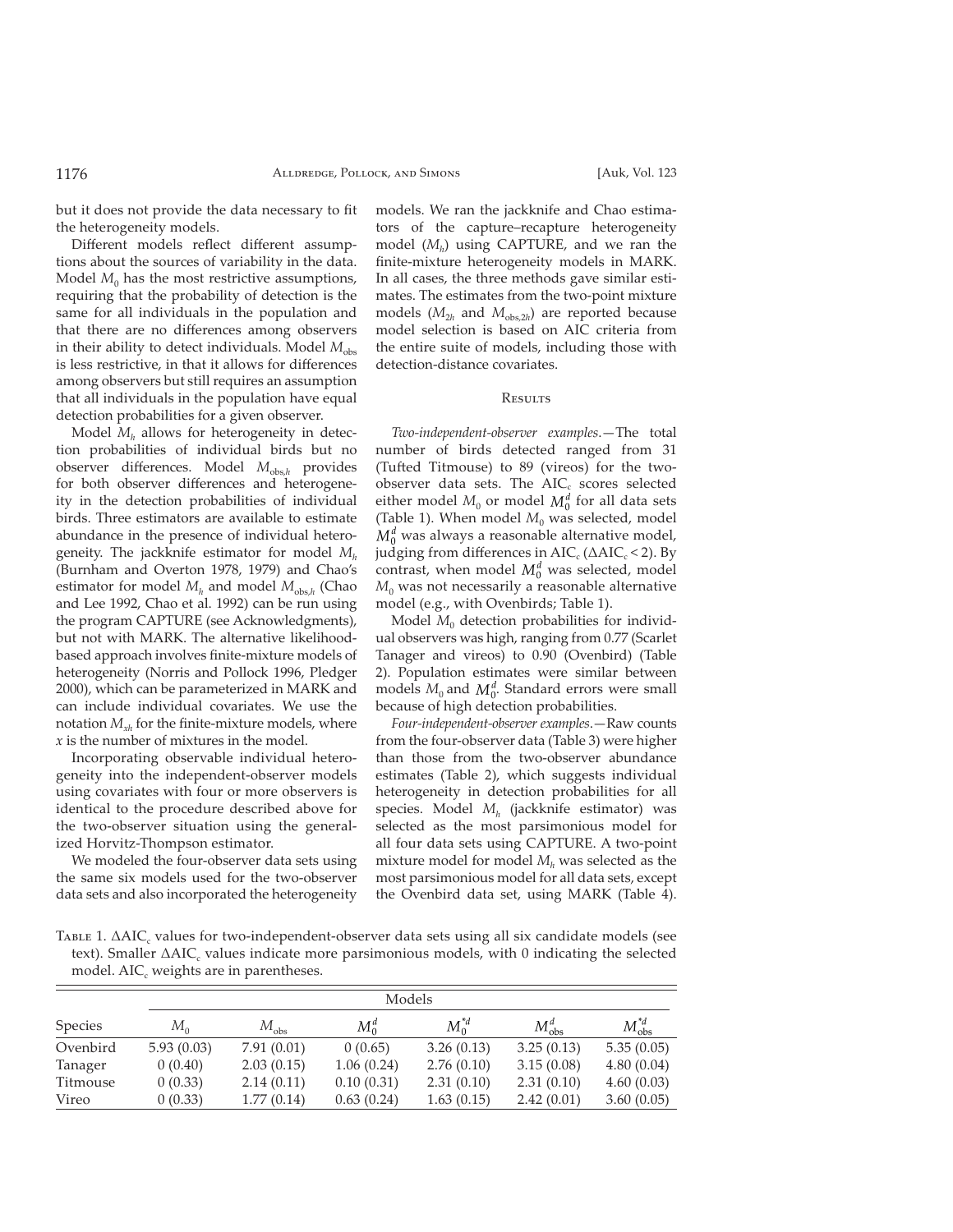TABLE 2. Abundance estimates (N) for the two-independentobserver examples. Birds detected are the totals between the two observers. Model  $M_0$  was selected as the most parsimonious for all data sets except the Ovenbird. Standard errors are in parentheses.

| Species  | Birds<br>detected | Model $M_0$<br>detectability | N<br>Model $M_0$ | N<br>Model $M_0^d$ |
|----------|-------------------|------------------------------|------------------|--------------------|
| Ovenbird | 72                | 0.90(0.027)                  | 73 (0.94)        | 73 (1.43)          |
| Tanager  | 45                | 0.77(0.055)                  | 48 (2.09)        | 48 (2.28)          |
| Titmouse | 31                | 0.85(0.052)                  | 32 (0.98)        | 32(1.22)           |
| Vireo    | 89                | 0.77(0.039)                  | 94 (2.86)        | 94 (3.03)          |

TABLE 3. Abundance estimates (N) for the four-independent-observer examples. Birds detected are the totals among the four observers. Detection probabilities are given by  $p$  for model  $M_0$ and  $p^{\text{group}}$  and  $p^{\text{group}}$  for model  $M_{2h}$ . The proportion of the population in group 1 is given by pr(group1). Standard errors are in parentheses.

|                       | Birds    |             | Model $M_{0}$ | Model $M_{2h}$ |                                                       |                   |            |  |
|-----------------------|----------|-------------|---------------|----------------|-------------------------------------------------------|-------------------|------------|--|
| Data set              | detected |             | N             | pr(group1)     | $n^{\text{group1}}$                                   | $n$ group2        | N          |  |
| Ovenbird <sup>a</sup> | 81       | 0.82(0.022) | 81 (0.305)    |                | $0.41(0.059)$ $0.51(0.060)$                           | $1.0 \approx 0.0$ | 83 (1.704) |  |
| Tanager               | 55       | 0.66(0.033) | 56 (0.894)    |                | $0.54(0.086)$ $0.30(0.108)$                           | 0.92(0.047)       | 63(6.32)   |  |
| Titmouse              | 39       | 0.70(0.038) | 39(0.592)     |                | $0.53(0.090)$ $0.28(0.111)$ $0.97(0.032)$             |                   | 45(5.56)   |  |
| Vireo                 | 111      | 0.67(0.023) | 112 (1.243)   |                | $0.55(0.055)$ $0.25(0.067)$ $0.93(0.026)$ 134 (12.00) |                   |            |  |

<sup>a</sup> Selected model was model  $M_0^a$  and the estimated population size was 82 (SE = 0.889).

TABLE 4. Model selection for the four-independent-observer examples giving the  $\triangle AIC_c$  values for all eight candidate models. Model  $M_{2h}$  and model  $M_{obs,2h}$  are based on two-point mixture models of heterogeneity. The smaller  $\triangle AIC_c$  values indicate a more parsimonious model, with 0 indicating the selected model. AIC<sub>c</sub> weights are in parentheses.

|          |           | Models        |                                                        |            |                 |                    |                                                                |                  |
|----------|-----------|---------------|--------------------------------------------------------|------------|-----------------|--------------------|----------------------------------------------------------------|------------------|
| Data set | $M_{0}$   | $M_{\rm obs}$ | $M_0^d$                                                | $M_0^{*d}$ | $M_{\rm obs}^d$ | $M_{\rm obs}^{*d}$ | $M_{2h}$                                                       | $M_{\rm obs,2h}$ |
| Ovenbird | 48.5(0.0) | 53.5(0.0)     |                                                        |            |                 |                    | <b>0.0 (0.95)</b> 8.4 (0.01) 7.4 (0.02) 12.5 (0.0) 10.3 (0.01) | 37.7(0.0)        |
| Tanager  | 23.4(0.0) | 29.4 (0.0)    | $24.1(0.0)$ $29.0(0.0)$ $30.1(0.0)$ $35.2(0.0)$        |            |                 |                    | 0.0(1.0)                                                       | 22.8(0.0)        |
| Titmouse | 28.9(0.0) | 34.1(0.0)     | $26.0(0.0)$ 30.3 (0.0) 31.2 (0.0) 35.8 (0.0)           |            |                 |                    | 0.0(0.96)                                                      | 6.2(0.04)        |
| Vireo    | 71.2(0.0) |               | 77.2 (0.0) 60.2 (0.0) 65.6 (0.0) 66.3 (0.0) 71.7 (0.0) |            |                 |                    | 0.0(1.0)                                                       | 36.4(0.0)        |

Estimates of abundance were similar (differences < 2) among the jackknife, Chao, and two-point mixture estimators of the heterogeneity model.

The finite-mixture parameter estimates for all species were close to 0.5, indicating that approximately half of the population was in each detection group (Table 3). One group of the finite mixture was always highly detectable (probability of detection > 0.90), whereas the other group was generally much harder to detect (probability of detection  $\leq$  0.30). The Ovenbird was the exception to this pattern (probability of detection = 0.51). Population estimates (Table 3) from model *M*2*<sup>h</sup>* (two-point mixture) ranged from 15% (Tufted Titmouse) to  $21\%$  (vireos) higher than the estimates from the selected four-observer model without heterogeneity. The selected model for the Ovenbird, which used distance to model observable heterogeneity, gave the same population estimate as the two-point mixture model.

#### Discussion

An analysis of independent-observer pointcount data suggests potential biases associated with individual differences in detection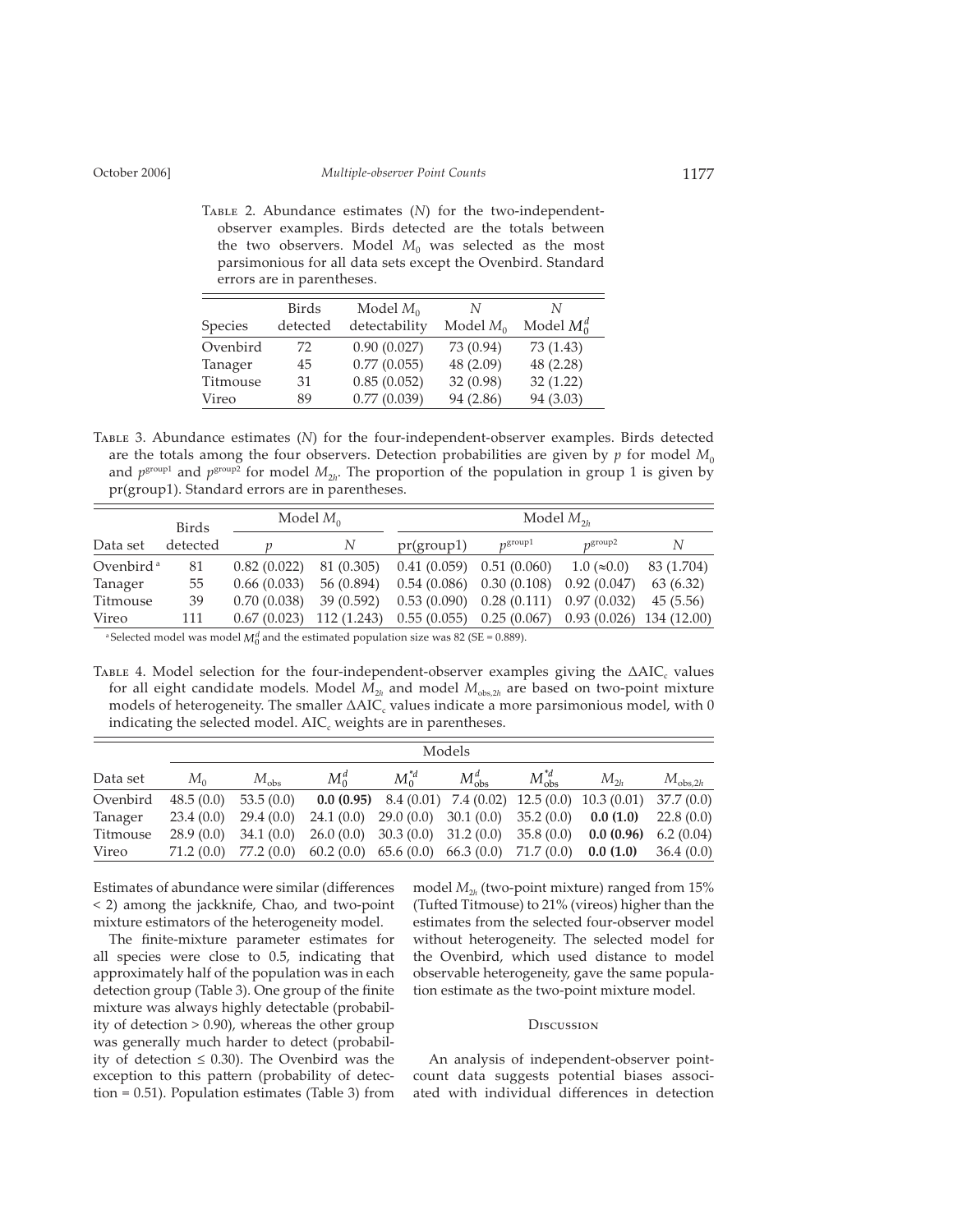probabilities among birds. Covariate and heterogeneity models provide a means to account for these individual differences in detection probabilities. The four-observer pointcount method is the most sensitive to sources of variability in detection probability.

In addition, the independent-observer approach is not constrained by the assumption that detection probability is one at detection distance zero (Buckland et al. 2001), even when detection distance is used as a covariate. This restrictive assumption of distance sampling may not be reasonable for all surveys, especially when birds occur high in a forest canopy.

The approach can also accommodate other factors affecting the detection process, such as singing rate (Wilson and Bart 1985, McShea and Rappole 1997). McShea and Rappole (1997) found that singing rates were lower for birds closer to an observer. If singing rate affects the probability of detection, there is an additional source of variation in the data that will cause heterogeneity in detection probabilities that cannot be accounted for by distance information.

*Assumptions.*—Multiple-observer approaches assume that the survey population is closed (i.e., no movement into or out of the survey area during the count) and that birds are not double counted. These assumptions are common to all point counts, and they are sensitive to count duration. Double counting arises when the same bird is counted at more than one location and is counted as two or more individuals. Reducing count duration limits the probability of birds moving into, out of, or within the survey area during the count. Unfortunately, reducing count duration also reduces the total number of detections on the count. On our study sites, detections are generally auditory; thus, if birds have a low singing rate, short-duration counts can significantly limit the proportion of birds that are available to count. Optimal count durations should be long enough to ensure that all birds are available for detection (i.e., sing at least once during the count), and short enough to minimize the effects of movement.

Independent-observer methods require that observations are independent among observers. The primary–secondary observer method of Nichols et al. (2000) requires only that the observations by the primary observer are independent of detections made by the secondary observer. Many of the issues involved with

independence between observers are similar between the two methods. Independence is violated if an observer obtains cues from other observers. This could occur if one observer is writing down an observation (Nichols et al. 2000), estimating a distance, or moving in a manner that would draw the attention of other observers. Nichols et al. (2000) suggested that violations of the independence assumption are most likely when there are few birds at a point or when most observations are visual. In other words, it is harder to obtain cues from other observers when detections are auditory. Our data are based almost exclusively (>95%) on auditory detections.

We believe that the independence assumption, especially with four observers, is the most critical assumption of the multiple-observer method. Failure to meet this assumption may induce heterogeneity in the data and bias abundance estimates. Therefore, we recommend that multiple-observer methods are most practical when detections are primarily auditory and there are a large number of observations at each point.

Nichols et al. (2000) viewed differences in observers' ability to detect birds at different distances as the most serious source of error in the primary–secondary observer method, and they recommended using fixed-radius plots. We used distance estimates as covariates in our models to account for this problem. Using fi xed-radius plots to obtain constant detection probabilities is not necessary when more precise distance information is available.

The process of matching observers' observations is another source of error in multipleobserver methods. If surveys are conducted during the breeding season, when territories are fixed and birds are not in large flocks, matching errors should be minimal. The presence of matching errors should be carefully evaluated for all surveys using this method. If many birds of one species are present at a point, it may be difficult to determine which birds are seen in common. Matching errors is another source of variation that may lead to apparent heterogeneity in the data. We suggest a conservative set of rules for matching, because failure to match birds seen in common will lead to overestimates of abundance.

*Example analyses*.—Model selection for the two-observer data sets suggests some important characteristics of these data. First, we note that models that incorporated differences in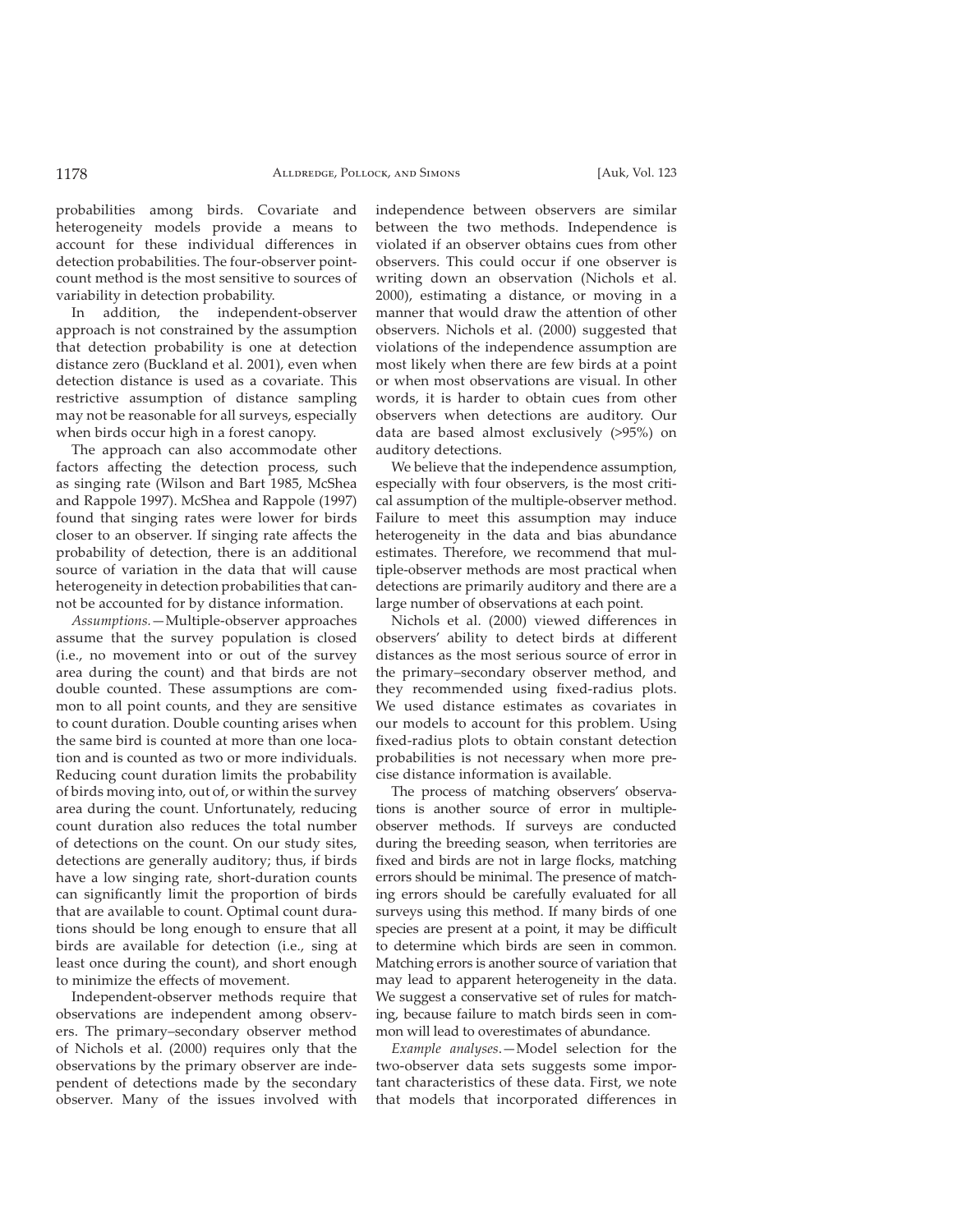detection probability between observers were not selected. This implies that detection probability based on auditory cues was similar between two highly trained observers. The largest difference in estimated detection probabilities between observers for any data set was 8%, for the vireo group. Models incorporating differences between observers were reasonable alternative models for several species. This suggests that models of observer differences should be included in analyses of point-count data. Multiple-observer models may prove useful for species that are hard to detect or when observers' abilities vary widely. Incorporating detection distance as a covariate also provided important improvements to multiple-observer models.

Comparing two-observer analyses with those from the other two observers shows almost identical detection probabilities and population estimates. However, two-observer abundance estimates were low, and detection probability estimates were high compared with the fourobserver estimates, which is consistent with the expected biases associated with individual animal heterogeneity. Although estimates based solely on a two-observer approach may appear to be reasonable (as in our examples), caution is advised because no assessment of potential bias can be made with these data.

Heterogeneity models were generally selected as the "best" models. Potential causes of heterogeneity in detection probabilities for pointcount surveys are violation of the independence assumption, combining types of detection (e.g., auditory and visual), estimating detection probability for a group of species, and individual variation in singing rates. Violation of the independence assumption caused by observers' cuing off each other would bias observed capture histories. This violation would result in more capture histories where the majority of observers detected an individual bird and fewer histories where only one observer detected an individual bird than expected under models of equal detection probability. This would result in a positive bias in detection probabilities and an underestimation of abundance. Comparisons of observed to expected capture histories indicate that violations of the independence assumption are not the main factor associated with heterogeneity in these data.

Combining multiple types of detections is a potential source of individual heterogeneity

that should also be considered carefully when studies are designed. For example, the detection probabilities of songs may be very different from the detection probabilities of calls or visual observations.

Variability in singing rates of individual birds is another potential source of heterogeneity in detection probabilities (Wilson and Bart 1985, McShea and Rappole 1997). A bird that sings frequently is more likely to be detected than one that sings only once during a survey period. Differences in singing rates may be associated with differences in pairing status or nest stage. For example, unpaired males may sing more frequently than paired males, and paired males that have not nested are likely to sing at higher rates than a paired male that is incubating or caring for a brood (Wasserman 1977, Krebs et al. 1981, Lein 1981, Wilson and Bart 1985). This presents a situation where the use of finite-mixture models is biologically reasonable because individual heterogeneity can be associated with biological groups on the basis of an individual's reproductive stage.

Unaccountable sources of heterogeneity can arise from factors such as whether a bird is facing toward or away from the observer, or from more complex interactions, such as the effects of vegetation on sound attenuation. Differences in song characteristics, vegetative cover or density, topographic features, and background noise all affect the intensity and attenuation of auditory cues (Richards 1981). Likewise, the presence of conspecific territorial males, competitors, predators, and a bird's mating and nesting status could all affect the singing behavior of individual birds. Stratification and careful survey design can provide partial control of some of these sources of heterogeneity, but they will always be present in avian survey data.

Although heterogeneity models can account for unobservable heterogeneity, they should be interpreted with caution. Link (2003) showed that alternative models of heterogeneity may predict similar observations from populations of different size, making it impossible to distinguish among alternative heterogeneity models. We are encouraged that all three heterogeneity estimators gave similar results for our data, but the estimates may still be biased. The best approach to account for heterogeneity is to determine what the major sources of heterogeneity are and either control for them to eliminate the effect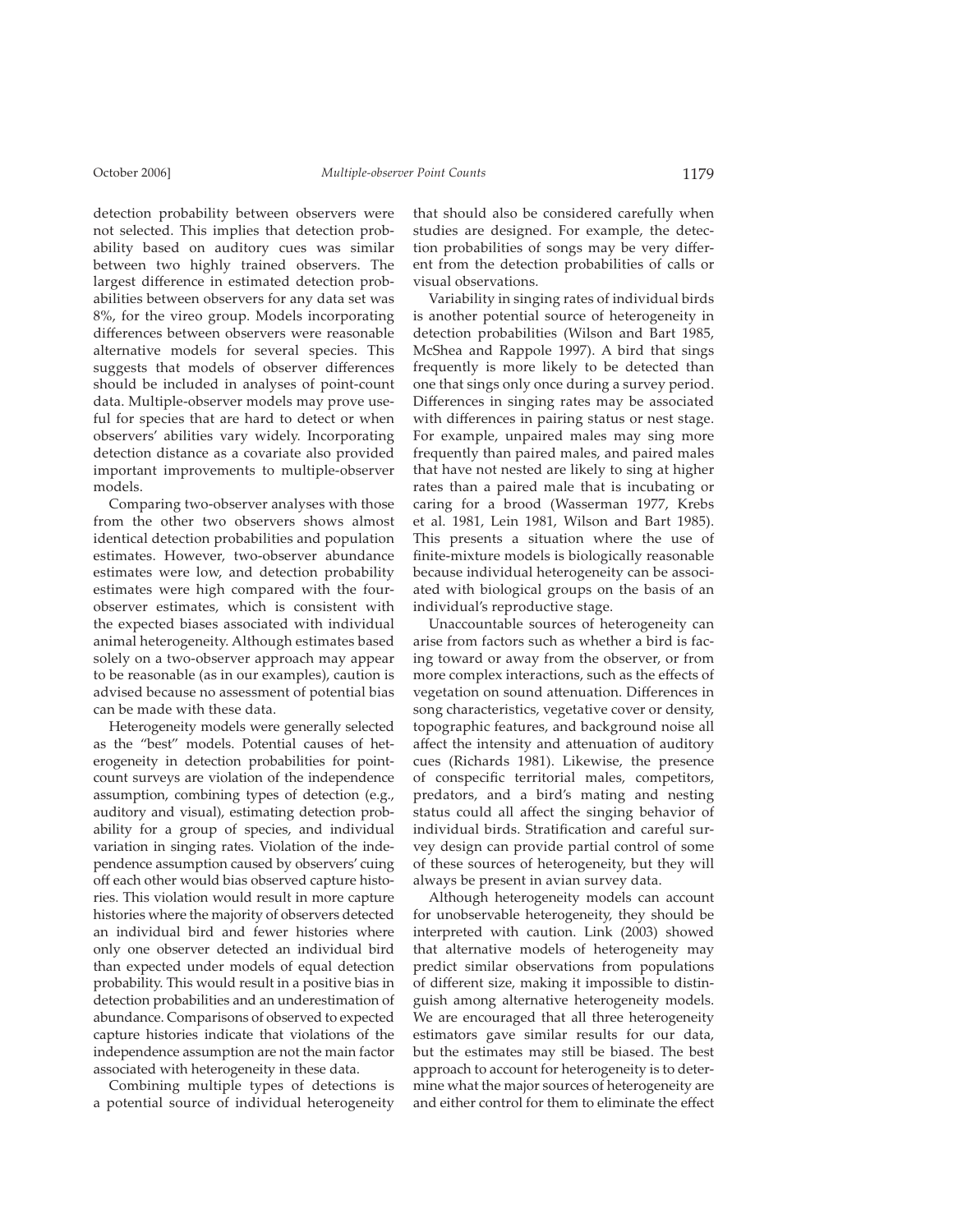or measure them during the survey so they can be used as covariates in the analysis.

Although we recognize that the assumption of independence associated with this approach is very stringent and that the method is not practical for many field situations, the analysis provides valuable insights into the detection process and sources of variation that may bias point-count data. When the number of birds at each point is sufficient (in our experience, at least eight birds), observers are too busy recording and tracking birds to cue off other observers, and the independence assumption should be met. Two-observer point counts are practical for many field situations and could be used for monitoring purposes. Four-observer point counts are not practical and are probably limited in use to research situations where a better understanding of the detection process is important.

# <u>Recommendations</u>

Independent-observer approaches are useful tools among the suite of statistical methods available for analyzing point-count data. Benefits of the approach include the number of candidate models available for analysis; ease of implementation with existing software; ability to run a suite of models, including covariate models, within MARK; and the application of information-theoretic approaches to model selection. In particular, the incorporation of detection distance, a relatively wellstudied methodology, as a covariate within an independent-observer framework may provide more precise abundance estimates.

We recommend conducting pilot studies involving multiple observers collecting multiple types of data before any implementation of a large-scale survey. Such a study will allow an assessment of the various sources of individual heterogeneity and selection of the most efficient methodology. Pilot-study results can provide guidance, based on factors determined to be affecting the detection process, for allocation of distance sampling using one, two, or more than three observers.

Further investigation of distance covariate models to develop models with different detection functions, including those that are not strictly monotonically decreasing, is warranted. These models could account for observer effects

on detection probabilities of birds near the point. Detection distance could also be used as a covariate in the finite-mixture models of individual heterogeneity.

Finally, models combining independentobserver and time-of-detection (Farnsworth et al. 2002) approaches would be a useful extension of this work. Combined models would allow separation of the probability of availability from the probability of detection given availability. For species with high singing rates, this may not provide much useful information, because availability is often near one. For less vocal species, this additional component of the detection process may have significant effects on abundance estimates.

#### Acknowledgments

This project was funded by the U.S. Geological Survey and the National Park Service. Suggestions and comments by D. Johnson and J. Nichols were extremely helpful in preparing this manuscript. The program CAPTURE is available at www.mbr-pwrc.usgs.gov/software/ capture.html.

## Literature Cited

- ALHO, J. M. 1990. Logistic regression in capture– recapture models. Biometrics 46:623–635.
- ALLDREDGE, M. W. 2004. Avian point count surveys: Estimating components of the detection process. Ph.D. dissertation, North Carolina State University, Raleigh.
- Barker, R. J., and J. R. Sauer. 1995. Statistical aspects of point count sampling. Pages 125–130 *in* Monitoring Bird Populations by Point Counts (C. J. Ralph, J. R. Sauer, and S. Droege, Eds.). U.S. Department of Agriculture, Forest Service General Technical Report PSW-GTR-149.
- Buckland, S. T., D. R. Anderson, K. P. Burnham, J. L. Laake, D. L. Borchers, and L. Thomas. 2001. Introduction to Distance Sampling: Estimating Abundance of Biological Populations. Oxford University Press, New York.
- Burnнам, K. P. 1981. Summarizing remarks: Environmental influences. Pages 324-325 *in* Estimating Numbers of Terrestrial Birds (C. J. Ralph and J. M. Scott, Eds.). Studies in Avian Biology, no. 6.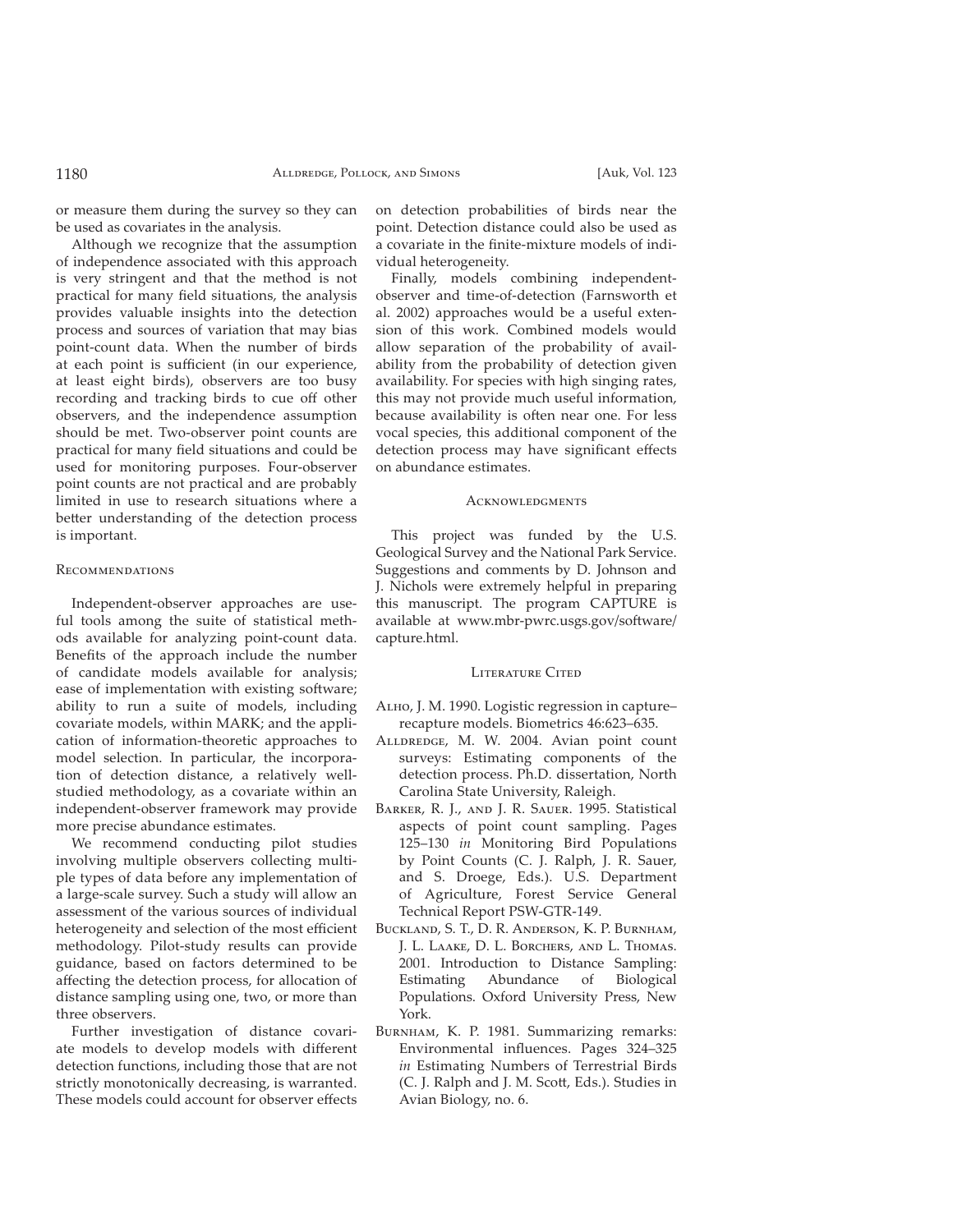- Burnham, K. P., and D. R. Anderson. 2002. Model Selection and Multimodel Inference: A Practical Information-theoretic Approach, 2nd ed. Springer-Verlag, New York.
- Burnham, K. P., and W. S. Overton. 1978. Estimation of the size of a closed population when capture probabilities vary among animals. Biometrika 65:625–633.
- Burnham, K. P., and W. S. Overton. 1979. Robust estimation of population size when capture probabilities vary among animals. Ecology 60:927–936.
- Chao, A., and S.-M. Lee. 1992. Estimating the number of classes via sample coverage. Journal of the American Statistical Association 87:210–217.
- Chao, A., S.-M. Lee, and S. L. Jeng. 1992. Estimating population size for capture– recapture data when capture probabilities vary by time and individual animal. Biometrics 48:201–216.
- Conroy, M. J. 1996. Abundance indices. Pages 179–192 *in* Measuring and Monitoring Biological Diversity: Standard Methods for Mammals (D. E. Wilson, F. R. Cole, J. D. Nichols, R. Rudran, and M. Foster, Eds.). Smithsonian Institution Press, Washington, D.C.
- Farnsworth, G. L., K. H. Pollock, J. D. Nichols, T. R. Simons, J. E. Hines, and J. R. Sauer. 2002. A removal model for estimating detection probabilities from point-count surveys. Auk 119:414–425.
- Horvitz, D. G., and D. J. Thompson. 1952. A generalization of sampling without replacement from a finite universe. Journal of the American Statistical Association 47:663–685.
- Huggins, R. M. 1989. On the statistical analysis of capture experiments. Biometrika 76: 133–140.
- Huggins, R. M. 1991. Some practical aspects of a conditional likelihood approach to capture experiments. Biometrics 47:725–732.
- J , D. H. 1995. Point counts of birds: What are we estimating? Pages 117–123 *in* Monitoring Bird Populations by Point Counts (C. J. Ralph, J. R. Sauer, and S. Droege, Eds.). U.S. Department of Agriculture, Forest Service General Technical Report PSW-GTR-149.
- Johnson, D. H., K. P. Burnham, and J. D. NICHOLS. 1986. The role of heterogeneity in animal population dynamics. Proceedings

of the International Biometrics Conference 13:1–15.

- Krebs, J. R., M. Avery, and R. J. Cowie. 1981. Effect of removal of mate on the singing behavior of Great Tits. Animal Behaviour 29:635–637.
- L , M. R. 1981. Display behavior of Ovenbirds (*Seiurus aurocapillus*). II. Song variation and singing behavior. Wilson Bulletin 93:21–41.
- LINK, W. A. 2003. Nonidentifiability of population size from capture–recapture data with heterogeneous detection probabilities. Biometrics 59:1123–1130.
- Marsh, H., and D. F. Sinclair. 1989. Correcting for visibility bias in strip transect aerial surveys of aquatic fauna. Journal of Wildlife Management 53:1017–1024.
- McSнеа, W. J., and J. H. Rappole. 1997. Variable song rates in three species of passerines and implications for estimating bird populations. Journal of Field Ornithology 68: 367–375.
- Nichols, J. D., J. E. Hines, J. R. Sauer, F. W. Fallon, J. E. Fallon, and P. J. Heglund. 2000. A double-observer approach for estimating detection probability and abundance from point counts. Auk 117:393–408.
- Norris, J. L., III, and K. H. Pollock. 1996. Non parametric MLE under two closed capture–recapture models with heterogeneity. Biometrics 52:639–649.
- Otis, D. L., K. P. Burnham, G. C. White, and D. R. Anderson. 1978. Statistical inference from capture data on closed animal populations. Wildlife Monographs, no. 62.
- PLEDGER, S. 2000. Unified maximum likelihood estimates for closed capture–recapture models using mixtures. Biometrics 56:434–442.
- Pollock, K. H., J. D. Nichols, C. Brownie, and J. E. H . 1990. Statistical inference for capture–recapture experiments. Wildlife Monographs, no. 107.
- Ralph, C. J., S. Droege, and J. R. Sauer. 1995a. Managing and monitoring birds using point counts: Standards and applications. Pages 161–168 *in* Monitoring Bird Populations by Point Counts (J. C. Ralph, J. R. Sauer, and S. Droege, Eds.). U.S. Department of Agriculture, Forest Service General Technical Report PSW-GTR-149.
- RALPH, C. J., J. R. SAUER, S. DROEGE, EDS. 1995b. Monitoring Bird Populations by Point Counts. U.S. Department of Agriculture,